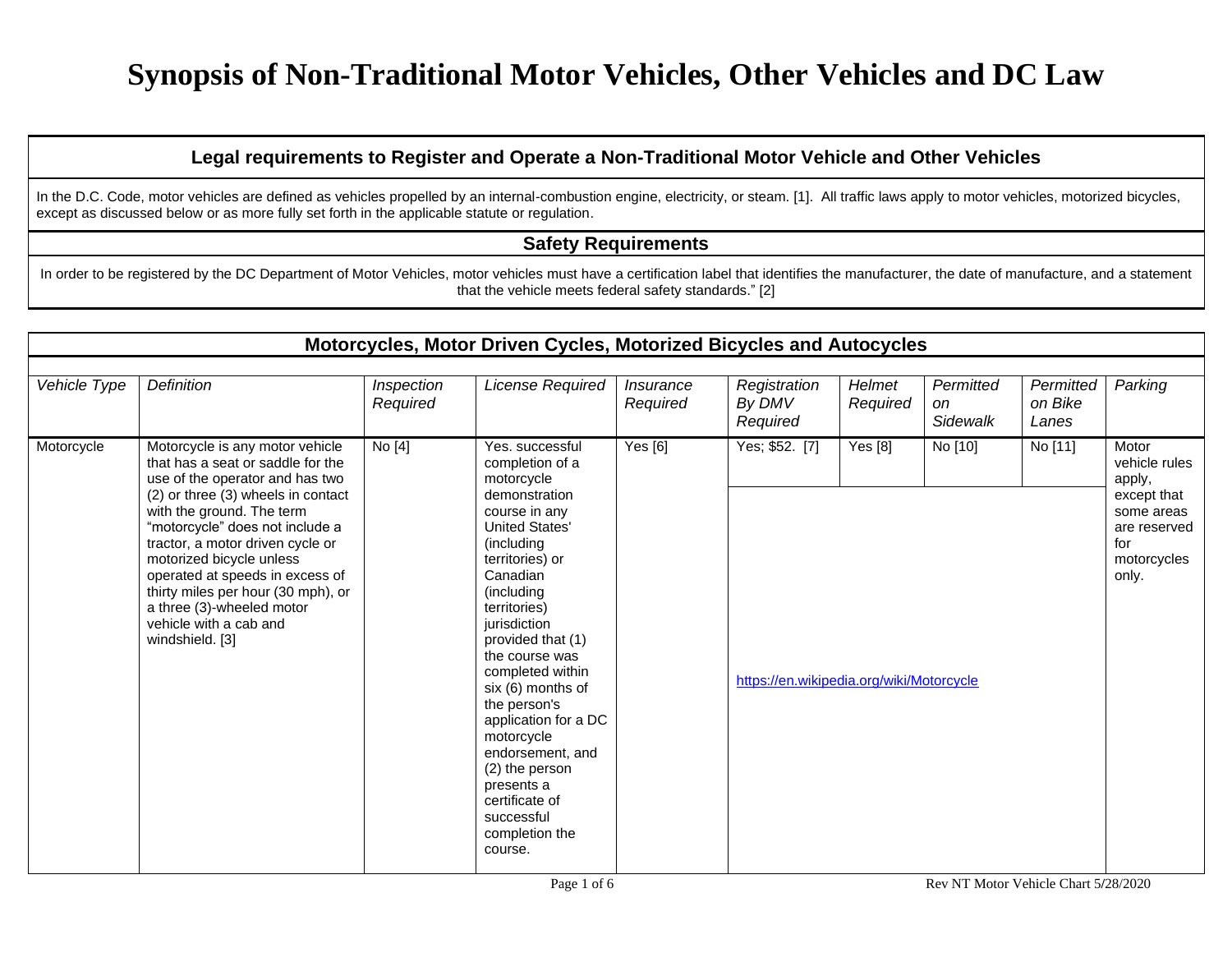|                             |                                                                                                                                                                                                                                                                                                                                                                                                                                                                                                                                                                                                                                                                                                                                                                                                                                                                                                                |          | Operator must also<br>have an "M"<br>endorsement on<br>operator's license.<br>[5] |         |                                                                |                               |                           |          |                                                                                                                                                                                                                                                                                                                         |
|-----------------------------|----------------------------------------------------------------------------------------------------------------------------------------------------------------------------------------------------------------------------------------------------------------------------------------------------------------------------------------------------------------------------------------------------------------------------------------------------------------------------------------------------------------------------------------------------------------------------------------------------------------------------------------------------------------------------------------------------------------------------------------------------------------------------------------------------------------------------------------------------------------------------------------------------------------|----------|-----------------------------------------------------------------------------------|---------|----------------------------------------------------------------|-------------------------------|---------------------------|----------|-------------------------------------------------------------------------------------------------------------------------------------------------------------------------------------------------------------------------------------------------------------------------------------------------------------------------|
| Motor-Driven<br>Cycle       | Motor-driven cycle is a motor<br>vehicle that has: (a) A seat or<br>saddle for the use of the operator<br>and has:<br>(b) Two (2) or three (3) wheels in<br>contact with the ground; (c) A<br>gas, electric, or hybrid motor with<br>a maximum piston or rotor<br>displacement of fifty cubic<br>centimeters (50 cc), or its<br>equivalent, which will propel the<br>device unassisted at a maximum<br>speed no greater than thirty miles<br>per hour (30 mph).<br>NOTE: A motor-driven cycle<br>shall be a motorcycle when<br>operated at speeds in excess<br>of thirty miles per hour (30<br>mph) and the operator shall be<br>required to have on his or her<br>possession a valid motorcycle<br>endorsement and "(d) A direct<br>or automatic power drive system<br>which requires no clutch or gear<br>shift operation by the operator<br>after the drive system is engaged<br>with the power unit.". [3] | No [4]   | <b>Yes</b> [9]                                                                    | Yes.[6] | Yes. \$30 [7]<br>https://en.wikipedia.org/wiki/Moped#Etymology | Yes. [8]                      | No except to<br>park [10] | No [11]  | May park on<br>sidewalk<br>outside of<br>Central<br><b>Business</b><br>District, so<br>long as not<br>attached to a<br>tree, tree<br>box or<br>planting<br>area, does<br>not block<br>path of<br>pedestrians<br>and<br>maintains an<br><b>ADA</b><br>compliant<br>clearance<br>from any<br>other<br>obstruction<br>(10) |
| Motorized<br><b>Bicycle</b> | A motorized bicycle is a two or<br>three wheeled vehicle with all of<br>the following characteristics:<br>(a) A post mounted seat or<br>saddle for each person that the<br>device is designed and<br>equipped to carry;<br>"(b) A vehicle with two (2) or<br>three (3) wheels in contact with                                                                                                                                                                                                                                                                                                                                                                                                                                                                                                                                                                                                                  | No, [12] | No but operator<br>must be at least 16<br>years of age. [13]                      | No [6]  | No [7]                                                         | $\overline{N}$<br>restriction | No [14]                   | Yes [15] | May be<br>parked in a<br>bike rack or<br>on a curb so<br>as not to<br>impede<br>pedestrian<br>traffic. [16]                                                                                                                                                                                                             |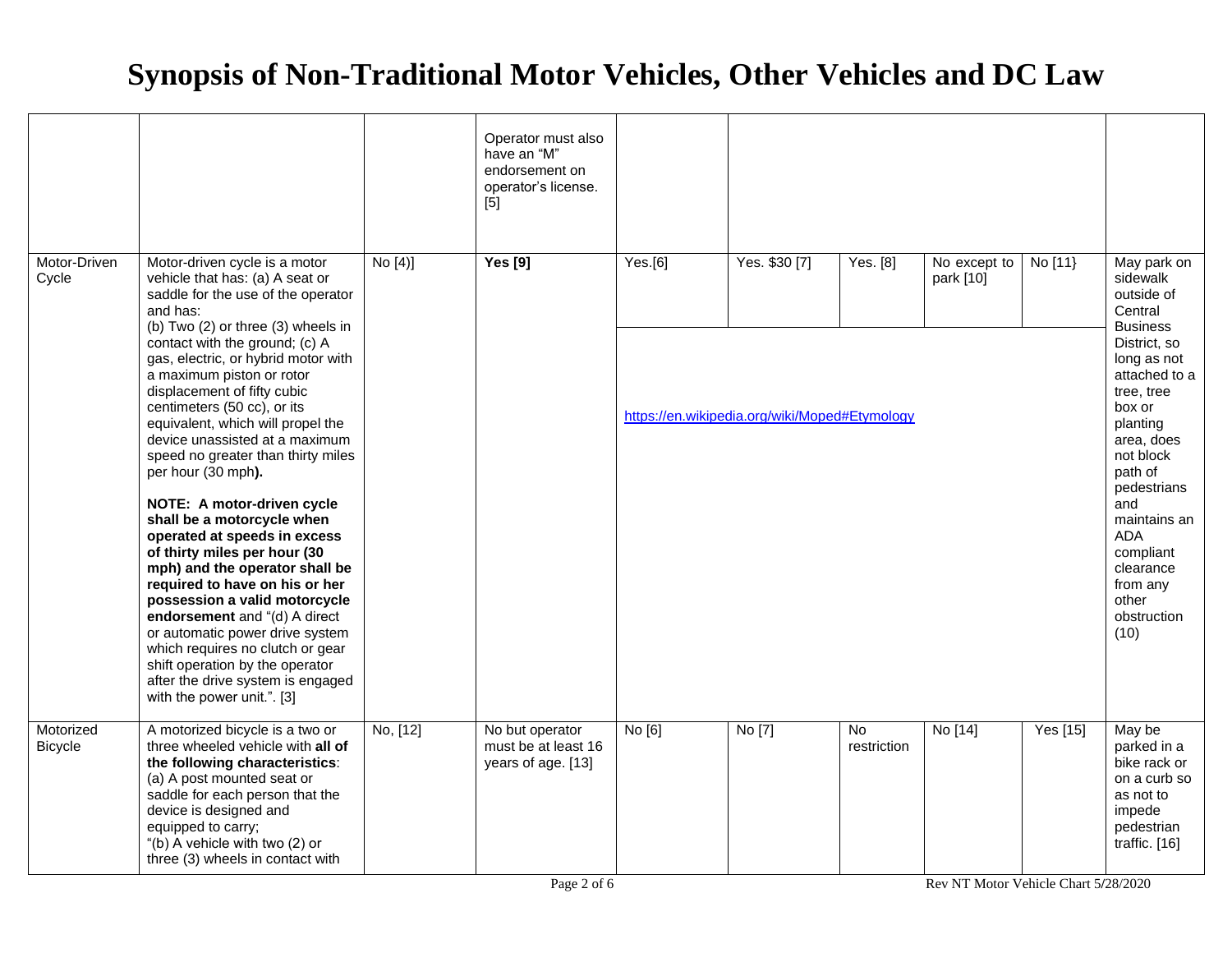|           | the ground, which<br>are at least sixteen inches (16<br>in.) in diameter;<br>"(c) Fully operative pedals for<br>human propulsion; and<br>"(d) A motor incapable of<br>propelling the device at a speed<br>of more than twenty<br>miles per hour (20 mph) on level<br>ground.                                                                                                                                                                                                                                        |        |                                                     |          |                                                 |                                                                                                                                                             |         |         |                                                                                                           |
|-----------|---------------------------------------------------------------------------------------------------------------------------------------------------------------------------------------------------------------------------------------------------------------------------------------------------------------------------------------------------------------------------------------------------------------------------------------------------------------------------------------------------------------------|--------|-----------------------------------------------------|----------|-------------------------------------------------|-------------------------------------------------------------------------------------------------------------------------------------------------------------|---------|---------|-----------------------------------------------------------------------------------------------------------|
|           | <b>NOTE: A motorized bicycle</b><br>shall be a motorcycle when<br>operated by motor at speeds in<br>excess of thirty miles per hour<br>(30 mph) and the operator<br>shall be required to have on<br>his or her possession a valid<br>motorcycle endorsement. A<br>motorized bicycle shall be a<br>motor-driven cycle when<br>operated by motor at speeds in<br>excess of twenty miles per<br>hour (20 mph) and the operator<br>shall be required to have on<br>his or her possession a valid<br>driver license. [3] |        |                                                     |          | https://en.wikipedia.org/wiki/Motorized_bicycle |                                                                                                                                                             |         |         |                                                                                                           |
| Autocycle | A three (3)-wheeled motor<br>vehicle that has a steering wheel,<br>has seating that does not require<br>the operator or passenger to<br>straddle or sit astride, is<br>equipped with safety belts for all<br>occupants, and is manufactured<br>to comply with federal safety<br>requirements for motorcycles. [3]                                                                                                                                                                                                   | No [4] | Yes. [9]<br>https://en.wikipedia.org/wiki/Autocycle | Yes [6]. | Yes. \$52. [7]                                  | Not<br>required to<br>wear a<br>helmet if<br>there is a<br>non-<br>removable<br>roof and<br>windshield<br>and the<br>vehicle is<br>fully<br>enclosed<br>[8] | No [10] | No [11] | Motor<br>vehicle rules<br>apply. May<br>not park in<br>space<br>designated<br>for<br>motorcycles<br>only. |

| <b>Additional Vehicles</b> |                                      |
|----------------------------|--------------------------------------|
| Page 3 of 6                | Rev NT Motor Vehicle Chart 5/28/2020 |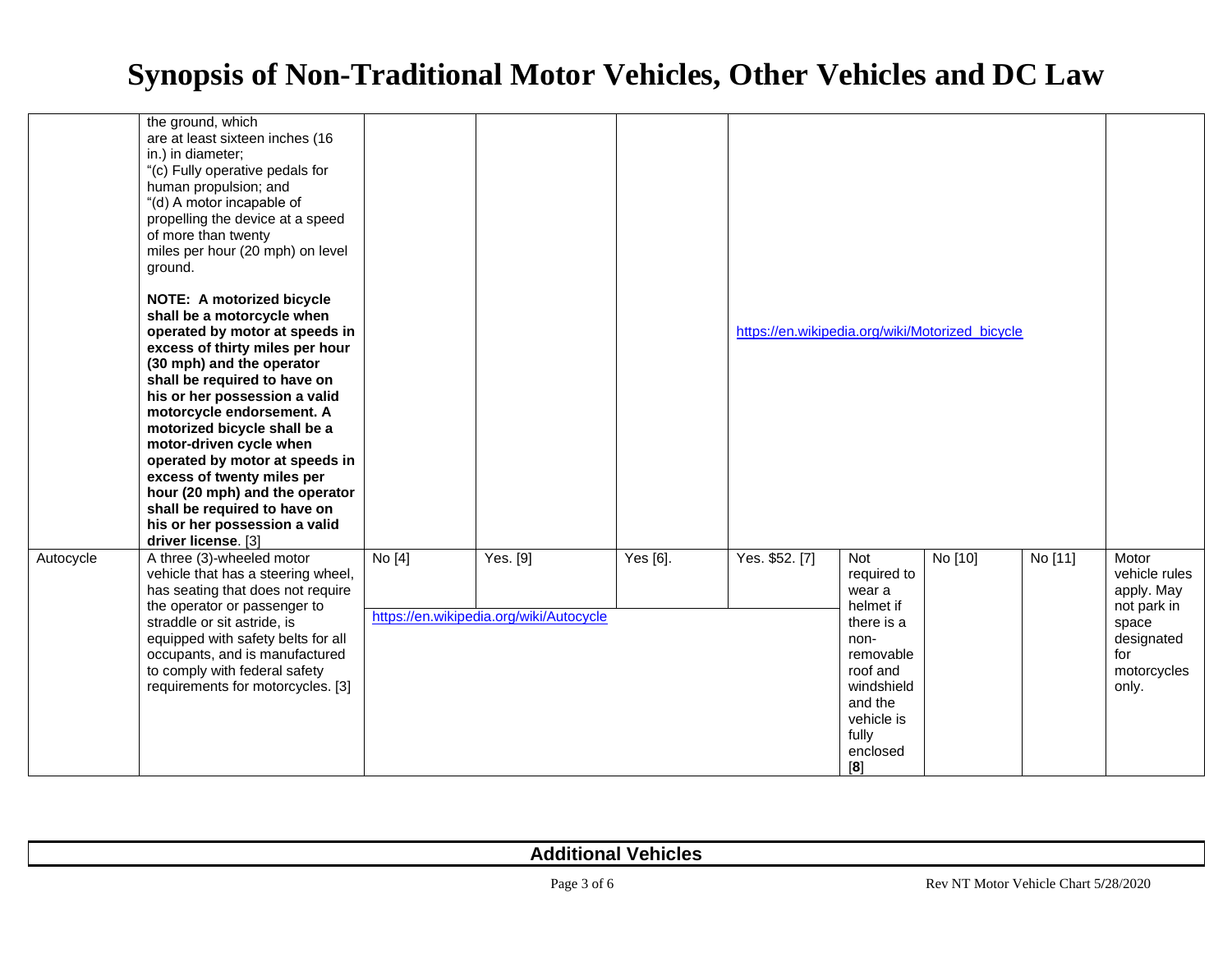| Vehicle Type                                     | <b>Definition</b>                                                                                                                                                                                                                                                                                                                         | Inspection<br>Required                                                                                                                                                                                                                                    | <b>License Required</b>                                                  | Insurance<br>Required | Registration<br>By DMV<br>Required | Helmet<br>Required | Permitted<br><sub>on</sub><br>Sidewalk                                   | Permitted<br>on Bike<br>Lanes | Parking                          |  |
|--------------------------------------------------|-------------------------------------------------------------------------------------------------------------------------------------------------------------------------------------------------------------------------------------------------------------------------------------------------------------------------------------------|-----------------------------------------------------------------------------------------------------------------------------------------------------------------------------------------------------------------------------------------------------------|--------------------------------------------------------------------------|-----------------------|------------------------------------|--------------------|--------------------------------------------------------------------------|-------------------------------|----------------------------------|--|
| All-Terrain<br>Vehicles and<br><b>Dirt Bikes</b> | An all-terrain vehicle ("ATV") is<br>defined as any motor vehicle with<br>three or more tires that is<br>designed primarily for off-road<br>use and which has a seat or<br>saddle designed to be straddled<br>by the operator. A dirt bike is<br>defined as any motorcycle<br>designed primarily for off-road<br>use. [17]                | N/A. It is a criminal offense to operate an ATV or a dirt bike on any public property in the District. ATVs and dirt bikes are not<br>permitted to be registered in the District. [18]                                                                    |                                                                          |                       |                                    |                    |                                                                          |                               |                                  |  |
|                                                  |                                                                                                                                                                                                                                                                                                                                           |                                                                                                                                                                                                                                                           | https://en.wikipedia.org/wiki/All-terrain_vehicle                        |                       |                                    |                    |                                                                          |                               |                                  |  |
| <b>Low Speed</b><br>Vehicles                     | Low speed vehicle means a four<br>(4)-wheeled motor vehicle whose<br>speed attainable in one (1) mile<br>is more than twenty (20) miles<br>per hour and not more than<br>twenty-five (25) miles per hour on<br>a paved level surface and which<br>has a gross vehicle weight rating<br>of less than three thousand<br>(3,000) pounds. [3] | Yes $[4]$                                                                                                                                                                                                                                                 | Yes [5]<br>https://en.wikipedia.org/wiki/Low-speed_vehicle#United_States | Yes [6]               | Yes; \$72 [7]                      | Not<br>applicable  | No[10]                                                                   | No [11]                       | Motor<br>vehicle rules<br>apply. |  |
| Personal<br>Mobility<br>Devices<br>(PMD)         | Personal Mobility Device ("PMD")<br>means a motorized propulsion<br>device designed to transport one<br>person or a self-balancing, two<br>non-tandem wheeled device,<br>designed to transport only one<br>person with an electric propulsion<br>system, but does not include a<br>battery-operated wheelchair.<br>$[19]$                 | No. By definition PMDs are not considered motor vehicles. [1]<br>$\overline{N}$<br>Yes, except<br>PMDs are<br>Cannot be driven by anyone under the age of 16. [20]<br>generally not<br>permitted on<br>https://en.wikipedia.org/wiki/Personal_transporter |                                                                          |                       |                                    |                    |                                                                          | No [22]                       |                                  |  |
|                                                  |                                                                                                                                                                                                                                                                                                                                           |                                                                                                                                                                                                                                                           |                                                                          |                       |                                    |                    | sidewalk<br>space in the<br>Central<br><b>Business</b><br>District. [21] |                               |                                  |  |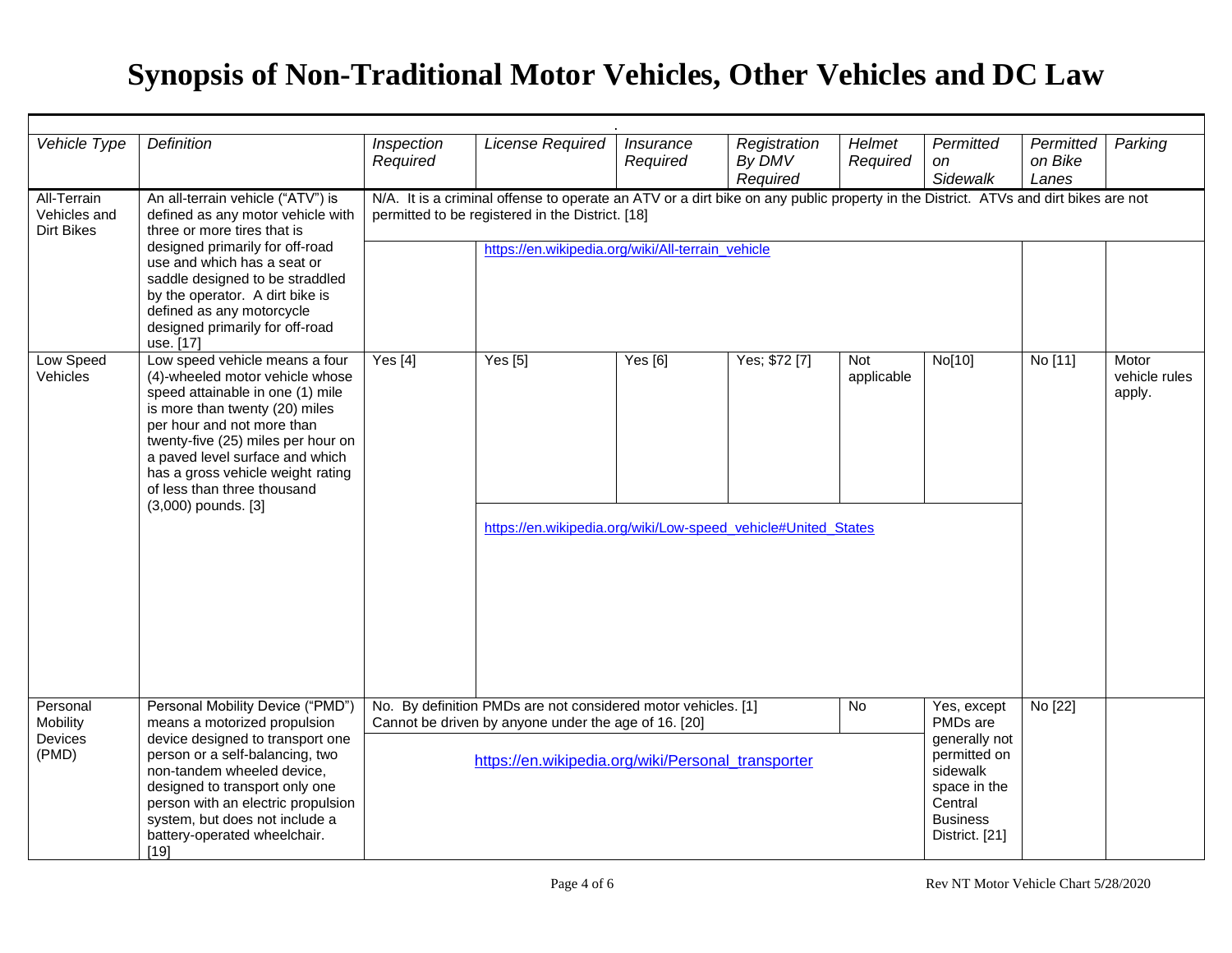| <b>Notes</b>                                                     |
|------------------------------------------------------------------|
| [1] D.C. Official Code § 50-1501.01<br>[2] 18 DMCR § 700.9.      |
| [3] 18 DMCR § 9901.                                              |
| [4] 18 DCMR §§ 601.4(I) and 601.6                                |
| [5] D.C. Official Code §1401.01(d), 18 DCMR §§100.2 and 107.13   |
| [6] See D.C. Official Code 31-2402(17)                           |
| [7] D.C. Official Code § 50-1501.01, et seq. and 18 DCMR §411.1. |
| [8] 18 DCMR § 2215.3.                                            |
| [9] D.C. Official Code §1401.01(d) and 18 DCMR §§100.2.          |
| [10] 18 DCMR §§ 2221.3 and 2405.1(h).                            |
| [11] 18 DCMR $\S$ § 2405.1(g).                                   |
| [12] DC Official Code § 50-1108                                  |
| [13] D.C. Official Code § 50-1401.01(f) and 18 DCMR §1200.10.    |
| [14] 18 DCMR §§ 1201.18                                          |
| [15] 18 DCMR §§ 1201.19 and 4033.1                               |
| [16] 18 DCMR §§ 1209.6 and 1209.7.                               |
| [17] D.C. Official Code § 50-2201.02(2) and (6).                 |
| [18] D.C. Official Code § 50-2201.04b.                           |
| [19] D.C. Official Code § 50-2201.02 (13)                        |